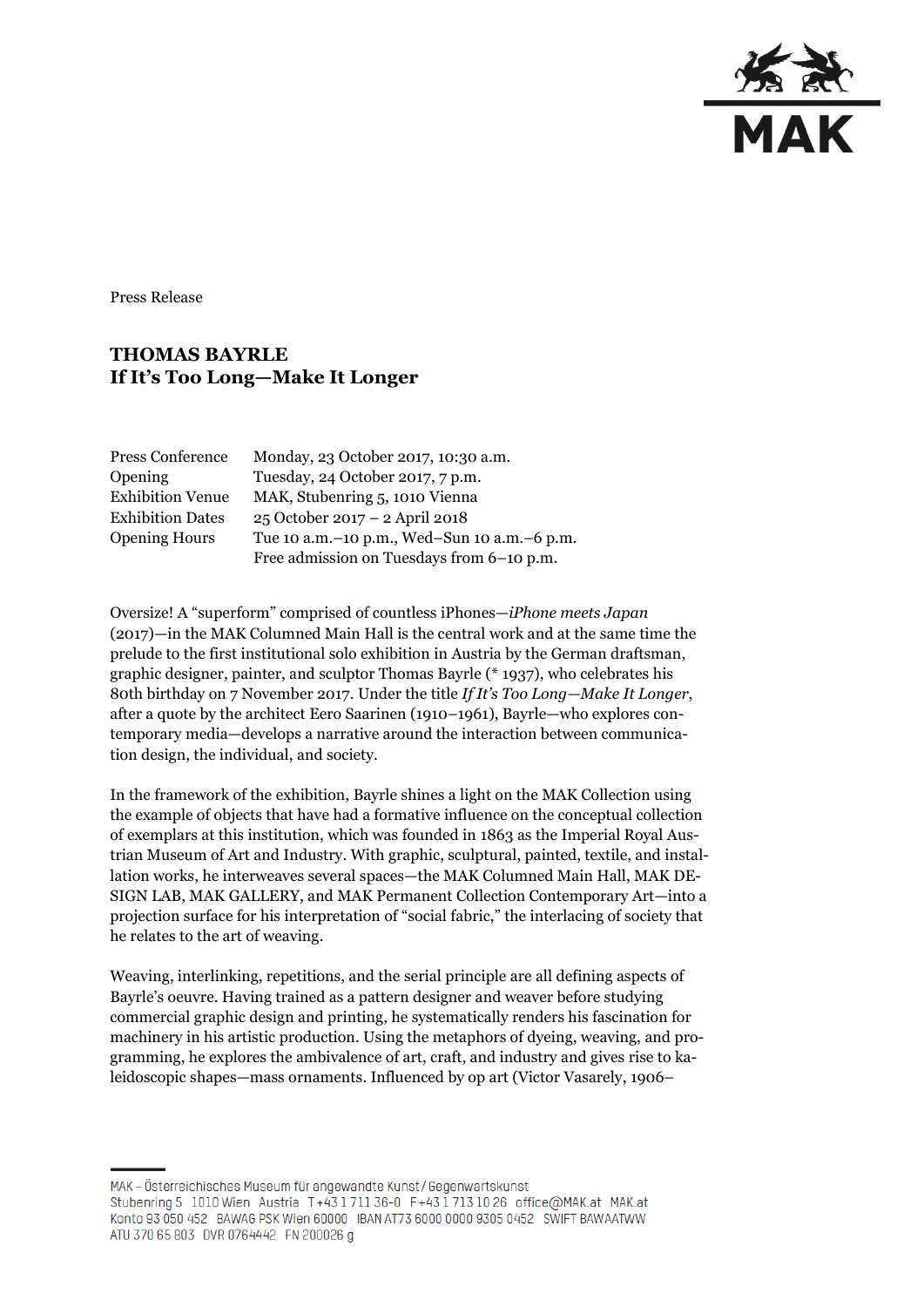

1997) and pop art (Andy Warhol, 1928–1987), Bayrle was one of the first to combine manual techniques with the computer-generated art of the Digital Age.

He derives the subjects for his works on paper, photographs, collages, and objects from everyday culture and political contexts. In the interplay of their component parts, his legendary "superforms"—collages made from an endless number of miniature pictures—produce a micro- and a macrocosm. Due to their reproduction of "cells," images, and ornamental forms of analog and digital dimensions, his works can be read as statements on the masses and mass production, according to the artist.

Bayrle designed the installation *iPhone meets Japan* especially for the MAK. This walkin stage set in the MAK Columned Main Hall—itself a hybrid between Neo-Renaissance and industrial architecture as well as the center of the museum and the exhibition reflects a Japanese shunga by Nishikawa Sukenobu (preliminary study from ca. 1720) from the MAK Asia Collection. These explicitly erotic woodcuts evolved into a mass phenomenon in East Asia. Bayrle translates the shunga into a "superform" of iPhones; under the auspices of digital interconnectivity, it oscillates between a couple who briefly indulge in a play of scents, and architectural elements. The viewers find themselves faced with a barrage of images or are called on to take stock of the scene from above, from the gallery of the hall.

As a reference to political, industrial and cultural icons like Jesus Christ, Mao, the highway, the smartphone or the cup, the "superforms" in the exhibition mirror Bayrle's fascination with the idea of the ornament. He finds his inspiration in the writings of, among others, the sociologist Siegfried Kracauer (1889–1966), associated with the Frankfurt School. In his text *The Mass Ornament* from the collection of essays of the same name (1920–1931), Kracauer compares the ornament with aerial photographs of cities. He draws the masses as the supporters of the ornaments, which are formed by community, whereas the mass ornament reflects our present age and the capitalist production process. Humans as mass particles can draw bodies, define tables, or operate machines—perspectives that also cast a spell over Bayrle.

With Bayrle's project, the MAK becomes the arena for a newly established interaction between art and craft, artist and weaver. Following a work for the Hartmannswillerkopf memorial site (Alsace) for soldiers who fell there during the First World War, a Viennese tapestry is taking shape, the second large work made especially for the MAK. Drenched in blue, the ornamental image area of the *iPhone Pietà* (2017) has been created using smartphones—simultaneously ornament, apparatus, and adornment—and translates the cultural code of the pietà into an atmospheric portrayal of social and political events. Hand-dyed and woven with various textures and materials, the tapes-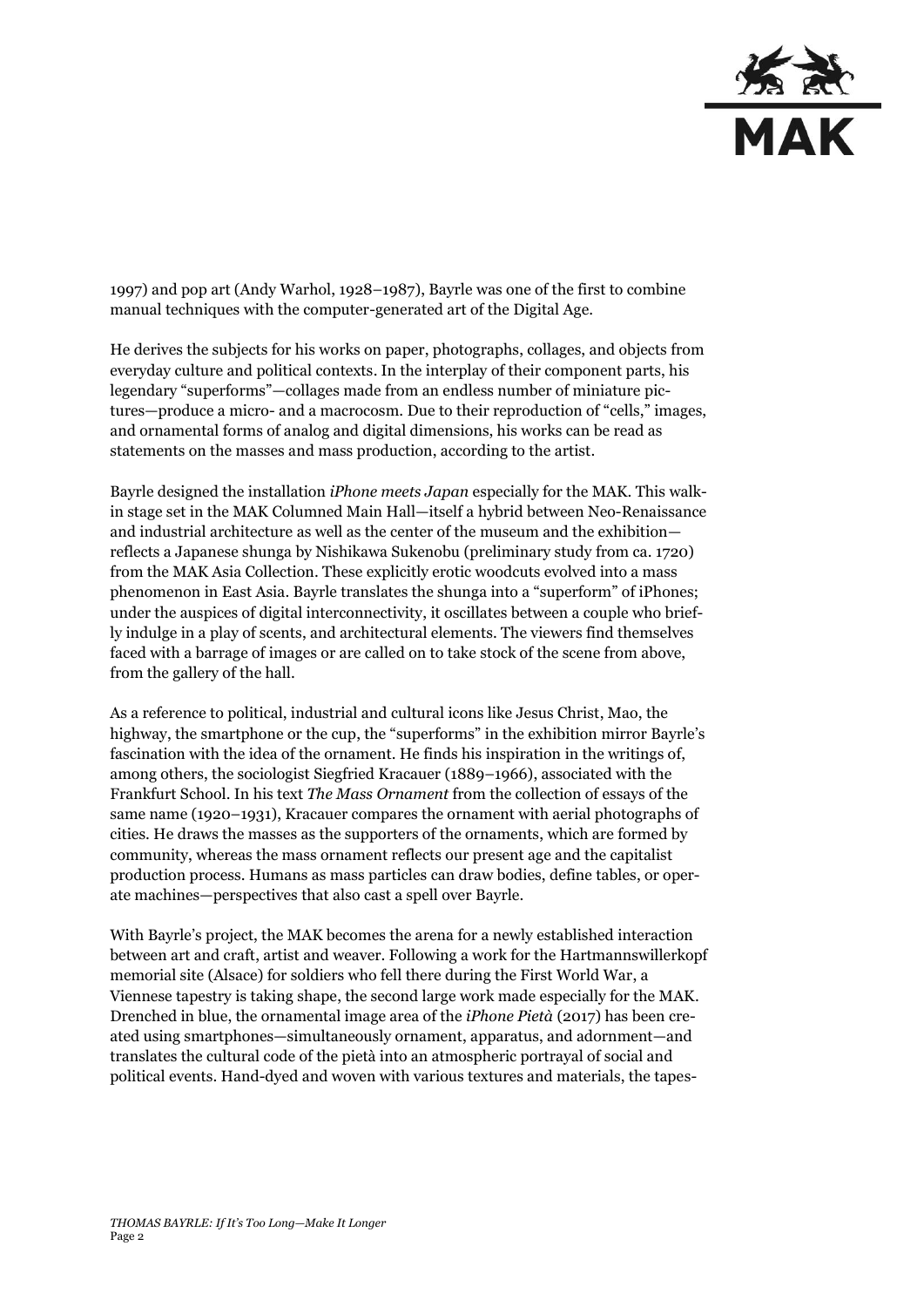

try is being produced by a studio in Aubusson in the Limousin in France, where there is a tradition of weaving collectives dating back six centuries. Shown in the MAK Permanent Collection Contemporary Art, the *iPhone Pietà*, studies, and narrative references such as the painting *Gotischer Schinken [Gothic Daub]* (1980) and the photographic collage *Himmelfahrt [Ascension]* (1988), a later version of which—entitled *Eiserner Vorhang [Safety Curtain]* (2003/04)—was on display in the Vienna State Opera, merge into a symbol of our times. Bayrle translates the ritual of prayer into prototypes of a car tire, which can be set in motion like a prayer wheel.

Weaving as a concept continues in the MAK DESIGN LAB with paintbrush studies, stamp works, pictorial and sculptural intertwining of boxboard and analog Photoshop series, which also illustrate reproduction processes and the use of various materials. This "organigram" of artistic production references Gottfried Semper's (1803–1879) theories of practical aesthetics. Semper takes as his starting point the materiality of things, which only takes shape through their use and their frame of reference. Bayrle developed the hanging formation *SARS* (2008) as a modular structure; in the exhibition, this spatial figure simultaneously dictates a formal and narrative order. In his relief picture *\$* (1980) made of boxboard in which miniature automobiles drive laps, Bayrle draws the highway interchange as a dollar sign, a symbol not just of economics but also of politics.

With an economic program, the MAK GALLERY oscillates between a cabinet of graphic artworks and a "glam room": works on paper from the 1960s and 1970s analyze Bayrle's principle of conceiving of images and graphics like logos and pictograms as a language. For example, in the work *Börsenbericht* [Stock market report] (1972, part of a series) he covers an anonymous portrait of a worker or an employee by minimally shifting the pattern of the data of 8 March 1972. In variations of the work *Potato Counters* (1968), Bayrle explores communist China at the time of the dictator and instigator of the Cultural Revolution Mao Zedong (1893–1976). Bayrle's patterns were also transferred to fashion that could be purchased or ordered commercially. The ornament—or the algorithm—invents consumption.

As part of the exhibition, a selection of Bayrle's artist's books and publications will be presented in the MAK Library.

After training as a pattern designer and weaver, Thomas Bayrle (lives and works in Frankfurt am Main, Germany) studied graphic design at the school of applied arts in Offenbach am Main (now the University of Art and Design) in the early 1960s; he founded the Gulliver-Presse together with Bernhard Jäger (\* 1935) and worked as a printer and publisher of artists' books. As one of the most significant contemporary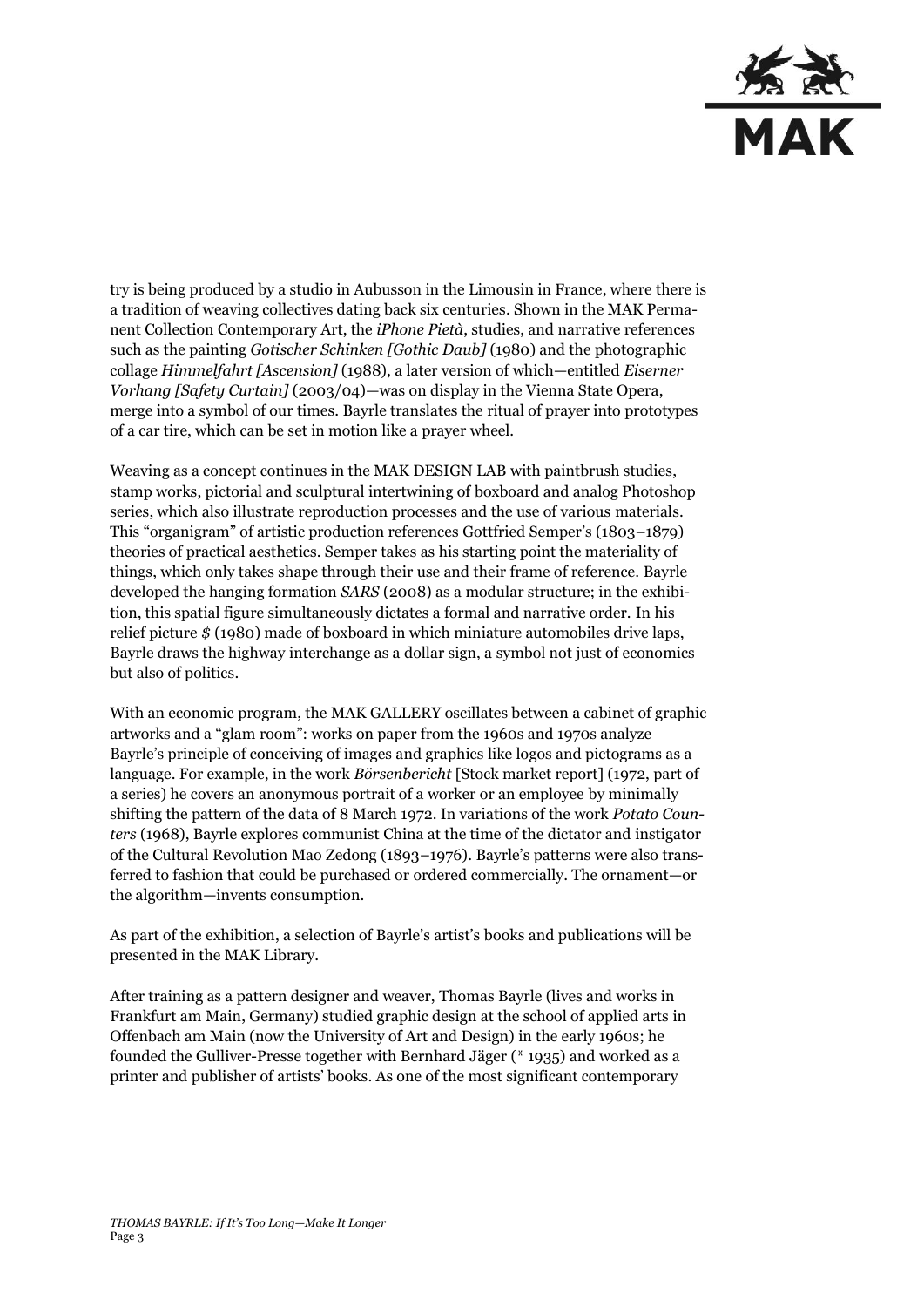

artists and a professor at the Städelschule in Frankfurt am Main for many years (1975– 2007), he has inspired generations of artists and to this day he remains a mentor for young artists. In an international context, Bayrle became known among other things thanks to his participation in the Venice Biennale (2003 and 2009) as well as documenta (1964, 1977, and 2012).

The exhibition *THOMAS BAYRLE: If It's Too Long—Make It Longer* is accompanied by the publication *THOMAS BAYRLE: Pattern Designer*, edited by Christoph Thun-Hohenstein, Nicolaus Schafhausen, and Bärbel Vischer, with texts by Spyros Papapetros, Nicolaus Schafhausen, Christoph Thun-Hohenstein, and Bärbel Vischer (German/English).

This exhibition was produced in cooperation with *Phileas - A Fund for Contemporary Art.*

phileas A Fund for Contemporary Art

With the kind support of the Deutsche Botschaft Wien

Press photos are available for download at MAK.at/en/press.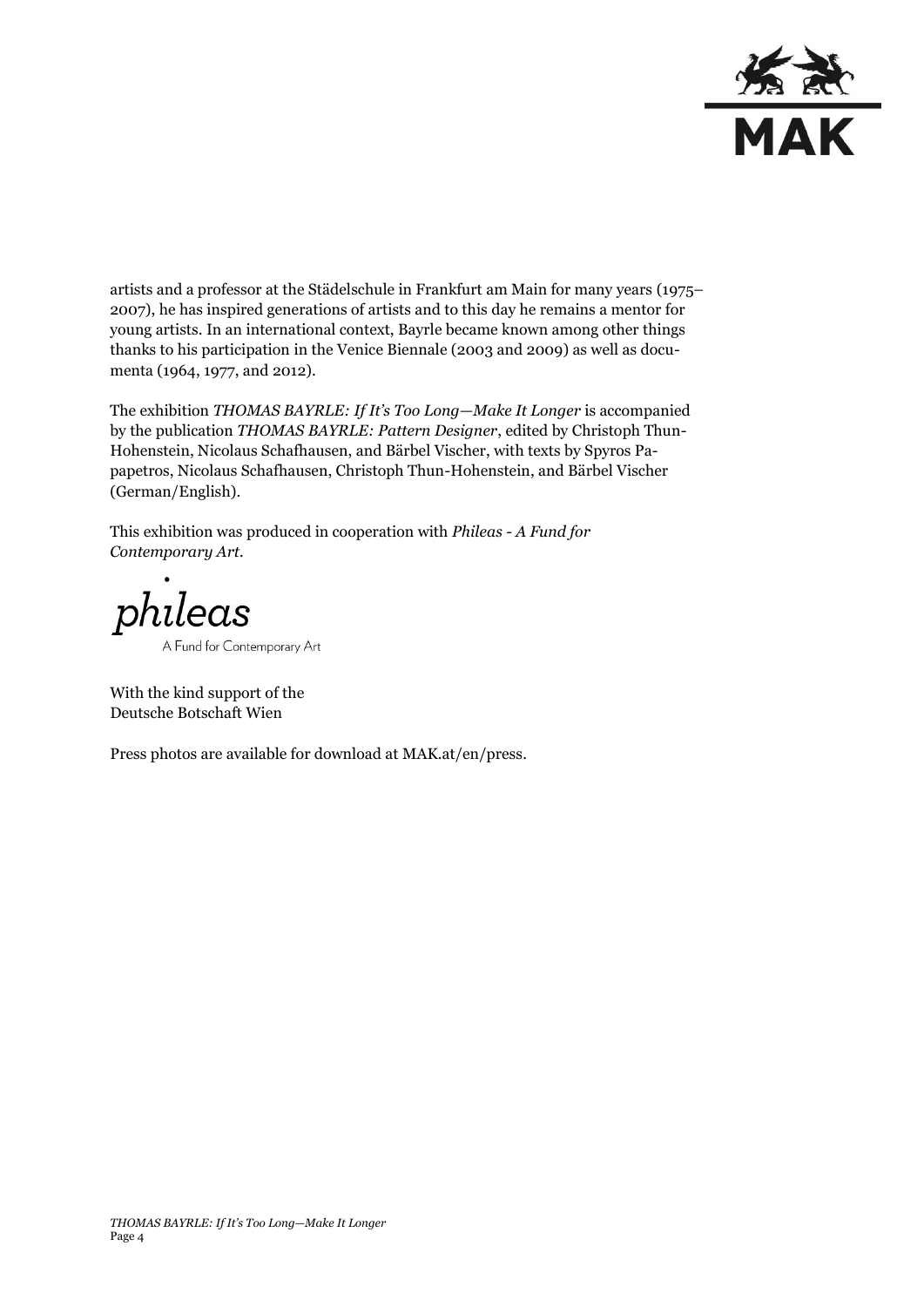

Press Data Sheet

## **THOMAS BAYRLE If It's Too Long—Make It Longer**

| Press Conference<br>Opening<br><b>Exhibition Venue</b><br><b>Exhibition Dates</b><br><b>Opening Hours</b> | Monday, 23 October 2017, 10:30 a.m.<br>Tuesday, 24 October 2017, 7 p.m.<br>MAK, Stubenring 5, 1010 Vienna<br>25 October 2017 - 2 April 2018<br>Tue 10 a.m. - 10 p.m., Wed-Sun 10 a.m. - 6 p.m.<br>Free admission on Tuesdays from 6-10 p.m.                                                                                                                                                                                                    |
|-----------------------------------------------------------------------------------------------------------|------------------------------------------------------------------------------------------------------------------------------------------------------------------------------------------------------------------------------------------------------------------------------------------------------------------------------------------------------------------------------------------------------------------------------------------------|
| Curators                                                                                                  | Nicolaus Schafhausen,<br>Bärbel Vischer (Curator, MAK Contemporary Art Collection)                                                                                                                                                                                                                                                                                                                                                             |
| Publication                                                                                               | THOMAS BAYRLE: Pattern Designer, edited by Christoph<br>Thun-Hohenstein, Nicolaus Schafhausen, and Bärbel Vischer,<br>with texts by Spyros Papapetros, Nicolaus Schafhausen, Chris-<br>toph Thun-Hohenstein, and Bärbel Vischer, German/English,<br>96 pages with numerous color illustrations. MAK, Vienna/<br>Verlag für moderne Kunst, Vienna 2017. Available at the MAK<br>Design Shop and online at MAK designshop. at for $\epsilon$ 24. |
| <b>MAK</b> Admission                                                                                      | € 9.90 / Reduced € 7.50 / Family Ticket € 13<br>Free admission for children and teens under 19                                                                                                                                                                                                                                                                                                                                                 |
| <b>MAK Press and PR</b>                                                                                   | Judith Anna Schwarz-Jungmann (Head)<br>Sandra Hell-Ghignone<br>Lara Steinhäußer<br><b>Agnes Wyskitensky</b><br>T +43 1 711 36-233, -229, -212<br>presse@MAK.at<br>www.MAK.at/en                                                                                                                                                                                                                                                                |

Vienna, 23 October 2017